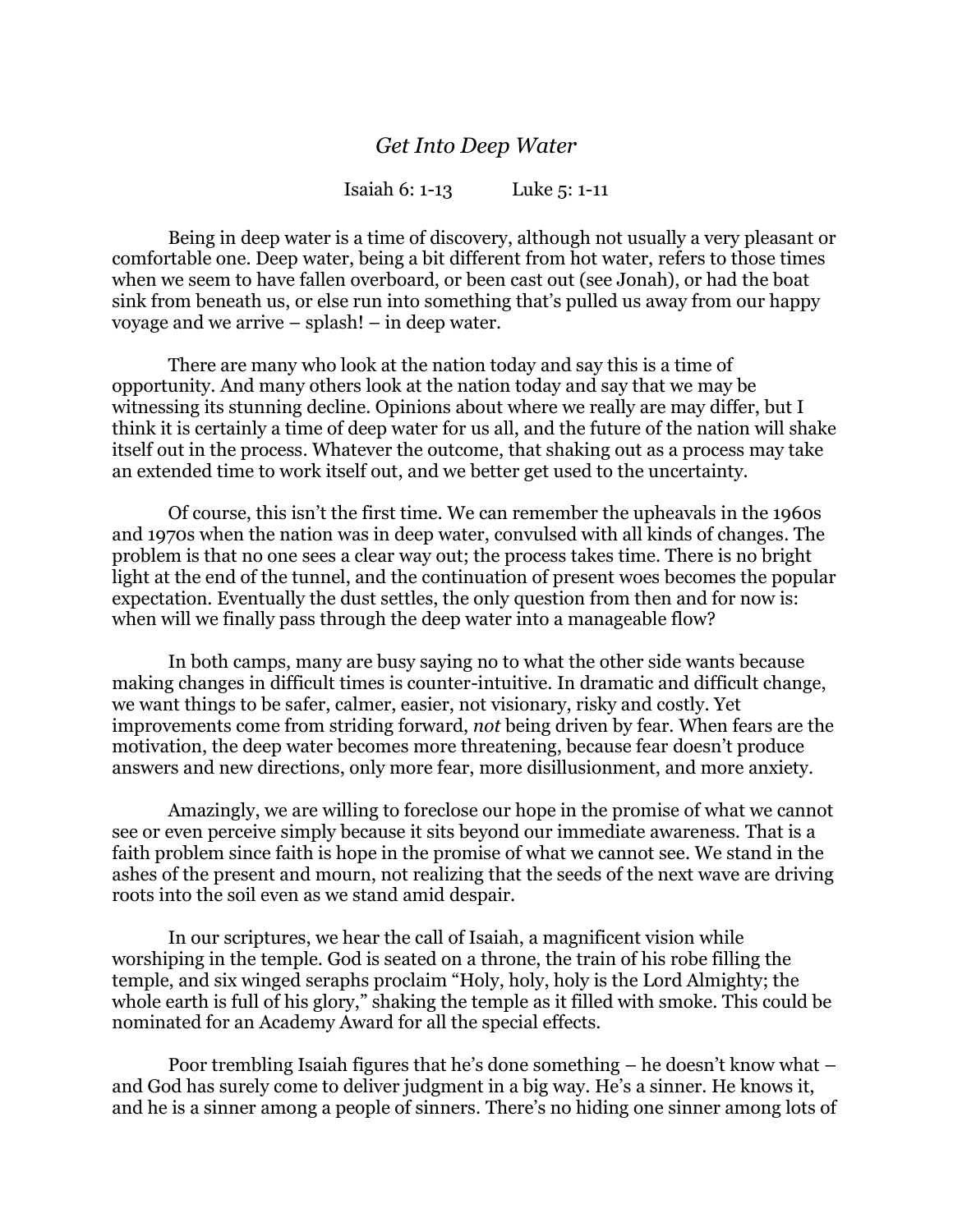sinners – God can find you, and now God has found Isaiah. The poor man knows that no good thing can come from a sinner being confronted by God.

The phrase "Fear not" doesn't appear here when you would expect it. Instead, an angel takes a live coal and applies it to Isaiah's lips, cleansing him of his sinfulness. We cam imagine Isaiah being in a state of shock that he was not incinerated or zapped by lightning or even tied to a fire anthill.

In the deep, *deep* water, Isaiah experienced grace. He was certain that all was lost, and in the midst of his awestruck confusion and despair, God did something totally unexpected and unforeseen. God touched Isaiah with the blessing of grace that turned the whole scene from one of judgment and punishment into the promise of new life.

Then God asks a rhetorical question, "Whom shall I send? Who will go for us?" Isaiah, thrilled by the gracious forgiveness of God, enthusiastically answers, "Here I am! Send me!" God's thinking, 'That was easy.'

Now comes the mission. 'Go and tell my useless people all these terrible things, even though they'll never listen to you.' Isaiah doesn't ask the logical question, "Why bother?" That's something smart that I would ask, however Isaiah keeps his mouth shut.

What will his mission into the deep water of the future of God's people bring about then? How long does this mission last? *Until the cities lie ruined and without inhabitant, until the houses are left deserted and the fields ruined and ravaged, until the Lord has sent everyone far away and the land is utterly forsaken.* It lasts long enough to see the end of the promise of God's people, to witness the consequences of a life without God, without hope.

The positive notion that the lack of God's presence will break open the hard, sinful heart and spirit of God's people, bringing the change that returns them to faithfulness is nowhere present. Regardless, Isaiah goes forth into the deep water of the troubles of God's people to serve as God's prophet.

Let's also remember that Isaiah defines himself as a sinner among sinners. He is nothing exceptional. He's just one sinner among many. That should *dis*qualify him from sacred service, yet it seems God feels Isaiah is exactly the right one to serve. Isaiah found grace in deep water, a whole new way where there had been no way before. Is there hope that Isaiah's witness will bring change, or is Isaiah simply the vessel for God's Word to be presented by one of their own?

In Isaiah, the deep water is a bitterly grievous place. Yet that is the mission entrusted to him by God. The deep water is a time of discovery and decision, and sometimes the prospects bear no good outcomes.

Now let's consider what happens when Jesus teaches a crowd by Lake Gennesaret. Some fishing boats are on the beach and the fisherman are cleaning their nets. Obviously, the fishermen have been out fishing all night and have called it quits.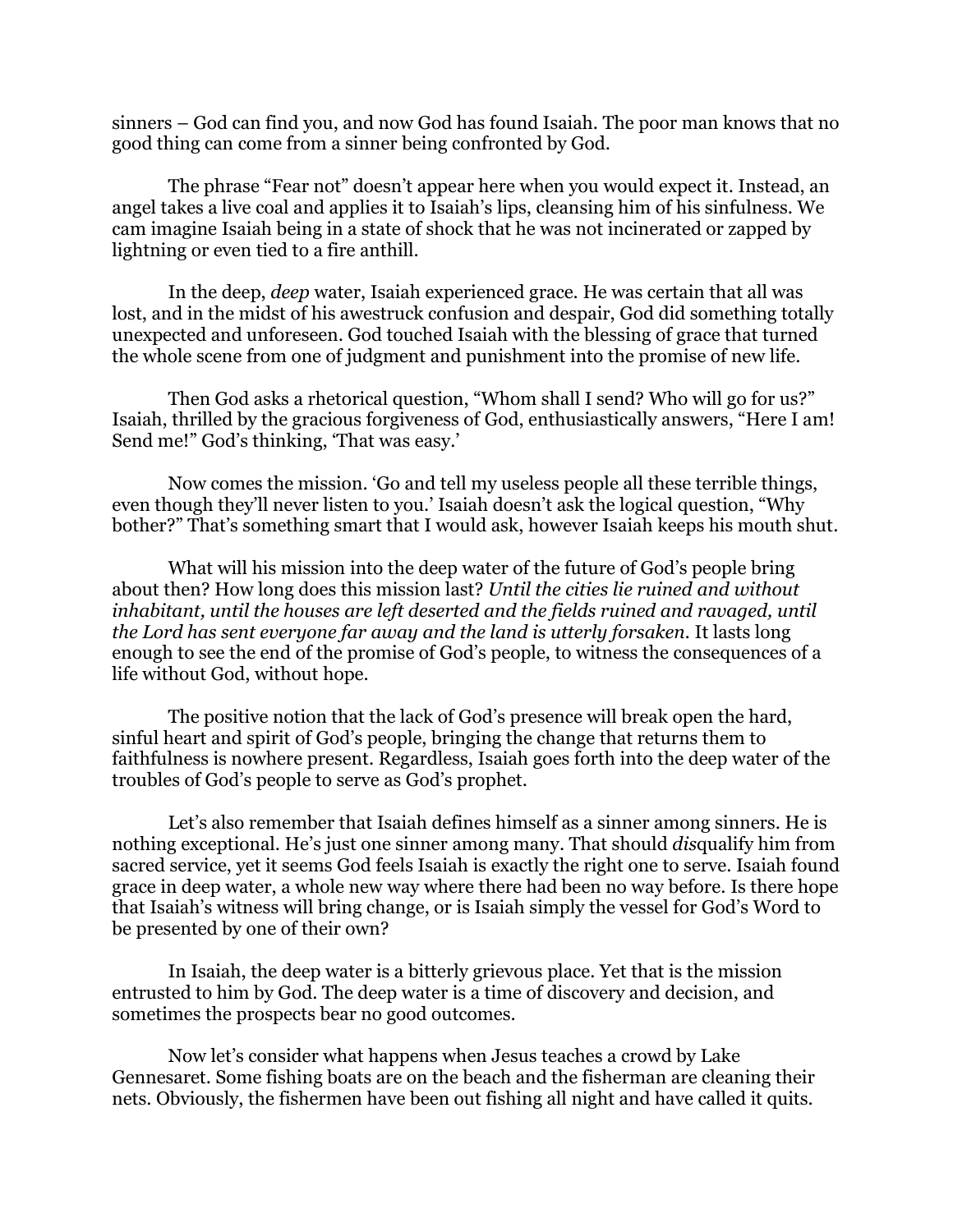Jesus sees that he could address the crowd better if he was off shore in a boat. A fellow named Simon Peter who owned the boat humors the teacher and takes him out a bit from shore where the teacher continues his lesson. We don't know what it is that Jesus is teaching them. The point of the story here is not Jesus' teaching or the big crowd or anything else except what follows.

When Jesus finished teaching, he tells Simon Peter, "Let's go out in deep water and do some fishing." The fisherman is a bit miffed by this, complaining that he had already been out fishing all night and caught nothing. Peter *is* the fisherman after all; what does this teacher know about fishing? Peter has hung up his nets and is ready to head to the pub for a frosty before going home for the day. Nonetheless, Peter swallows his pride, sets aside after-work plans, and takes down the nets and readies them for further use. Out they go out into deep water.

In this deep water, the veteran fisherman Simon Peter knows that there are no fish out here; the place to catch fish is in shallower water. He is humoring this respected teacher who should stick with what he knows and leave the fishing to him. Deep water is no place to be, is it? No one in their right mind heads off into deep water, taking chances and wasting time and effort. There is nothing to be gained. Be smart and stay where the easy pickings are close to shore. Simon Peter has been doing it for years and he has gotten by just fine without chasing some wild ideas.

When they get out in the deep water, the nets are dropped. The catch is so huge that the nets are about to break. They need help from other fishermen. The total catch is so mammoth that the boats nearly sunk. A fish story?

When Jesus takes Simon Peter and the others into deep water, he is leading them into grace. Suddenly they realize that their assumptions were not accurate. There was more promise in this place than they had ever imagined. In deep water, they find grace in the stunning, unimaginable abundance that awakens them to *more* than fish. This wasn't a lucky catch, or even a good catch, a nice blessing; this was a miraculous catch, beyond reason or explanation.

Then we hear similar expressions from Peter like what we just heard from Isaiah, "Go away from me, Lord, for I am a sinful man." Jesus replies, "Fear not. From now on, you'll be catching God's people." With that, the fishermen leave their boats behind (full of fish?) and follow Jesus.

Jesus takes them out to deep water, daring them to risk, to take a chance that he may know something better for them. Out in the deep water, Jesus teaches the fishermen about the grace of God who is eager to bless the faithful.

This is what God's call to his people is all about. God calls us today to venture out in the deep water. God calls us to break out of our pattern, to hop out of the rut, to get of the hole. But it isn't simply change for the sake of change. God calls his people to risk, to set out into something that they don't believe will work, that they don't believe will do